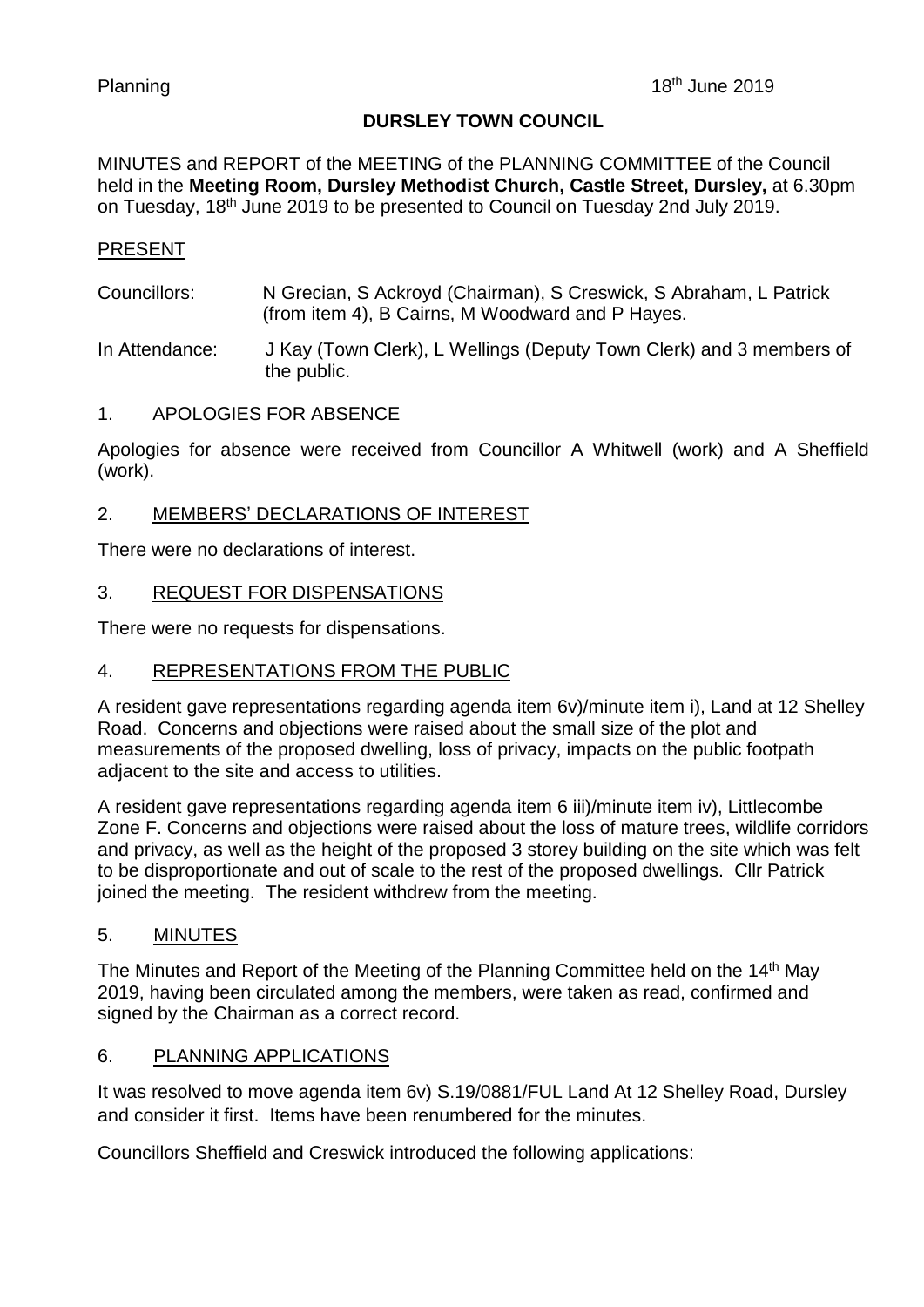# i) **S.19/0881/FUL** Land At 12 Shelley Road, Dursley

Erection of single dwelling, alteration to existing access and associated works. **RESOLVED:** The Council objects to the proposed development. It is contrary to policies HC1, HC6, CP8, ES3 and parking standards set out in the Stroud District Local Plan 2015 and Policy T1 of the Dursley Neighbourhood Development Plan 2018. There is not enough room to accommodate the new dwelling and it would result in a cramped, overdeveloped site. It would also overlook neighbouring properties resulting in a loss of privacy. The parking is inadequate with not enough spaces allocated to the dwelling. This would result in an unacceptable increase in on-street parking. The site is adjacent to a vehicular turning area and an electricity substation access which should remain clear, in the interests of highways safety.

ii) **S.19/0962/HHOLD** 11 Budding Way, Dursley, GL11 5BE Flat roof single storey rear extension.

**RESOLVED:** No observations.

iii) **S.19/0857/FUL** Kingshill Inn, 2 Kingshill Road, Dursley, GL11 4EJ

Extension of first floor and roof space to provide 6 self-contained holiday units **RESOLVED:** Policy E4 of the Dursley Neighbourhood Development Plan 2018 supports the growth of tourism in Dursley and encourages the creation of suitable visitor accommodation. The Council supports the proposal to create holiday units but with an attached condition that ensures that the units are used to provide holiday accommodation only and that they shall not be used as permanent unrestricted accommodation or as a primary place of residence. It is our understanding that there are holiday letting rules that have conditions that would also need to be met and followed (e.g. letting must not be longer than 31 continuous days etc). The Council does however have concerns about the parking arrangements for the site, access to spaces and the unfinished nature of the parking to the front, which does not currently meet highways standards.

Councillor Grecian objected to the application and voted against the Council's response.

iv) **S.19/1090/REM** Littlecombe Zone F, Lister Road, Dursley Reserved matters approval for zone F comprising 12 dwellings together with access, parking, landscaping and associated works from Planning Application S.15/0476/OUT. **RESOLVED:** The Council objects to the proposed development plans, which have changed significantly from the original masterplan, for the following reasons:

- •The loss of mature trees situated on the development site and a reduction to the green infrastructure, connections and corridors for wildlife at the back of properties. This is contrary to the Dursley Neighbourhood Development Plan 2018 objectives which seek to "protect and enhance wildlife" and "protect and create multi-functional green corridors that can support the movement of wildlife across Dursley" and are supported by Figure 6: Dursley Green Infrastructure Map, Figure 7, Policy ES1 and Project K.
- •The proposed 3 storey high building (plots 10&11) would not be in keeping with this part of the development which is situated in the conservation area, and would be overbearing given the rising ground level here. Contrary to the Stroud District Local Plan 2015 policies CP8 and ES3.
- •There is no reference to the Dursley Neighbourhood Development Plan 2018 in the application or that the main body of the site with proposed dwellings is situated in the conservation area.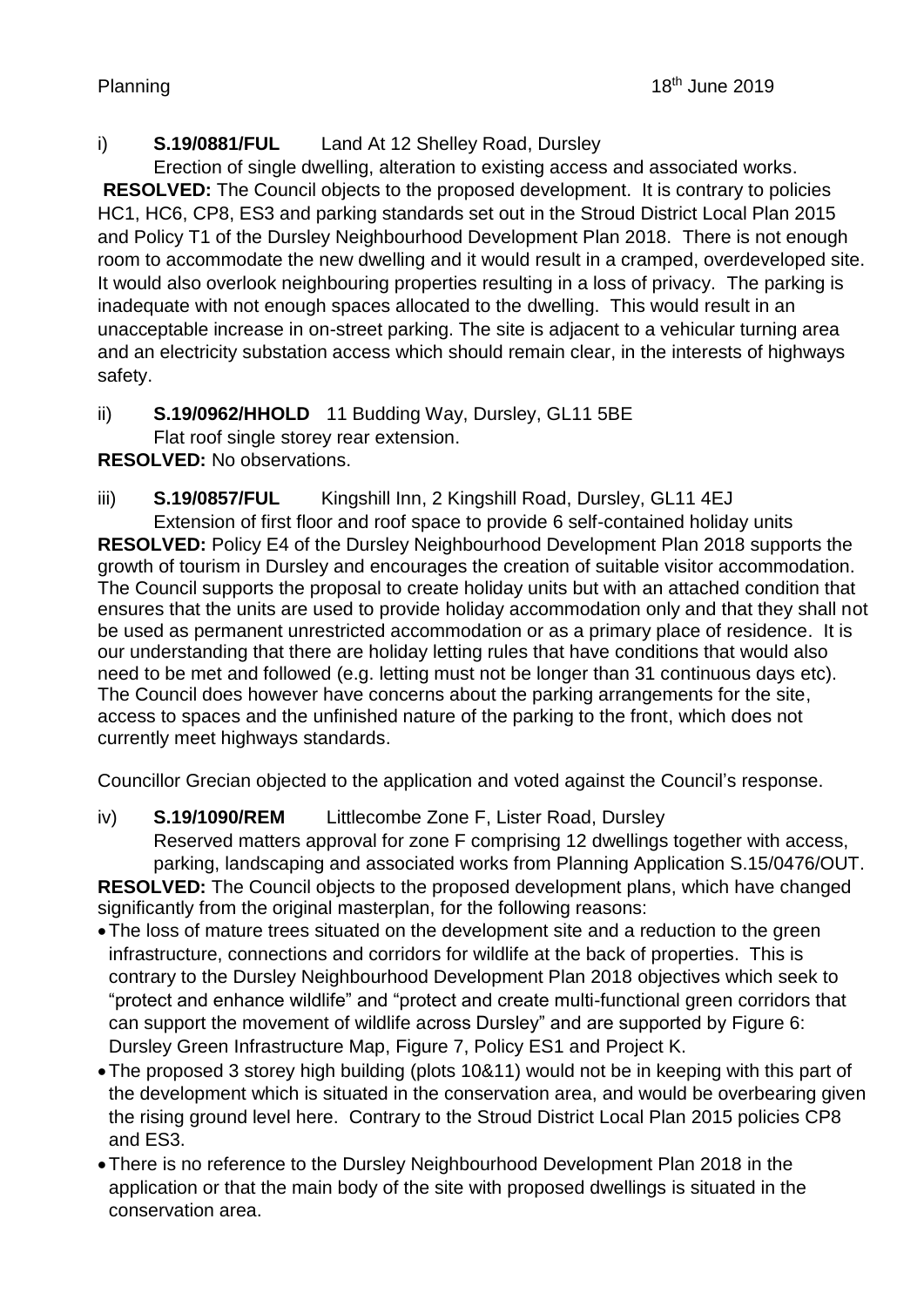v) **S.19/0830/FUL** Spring Villa, Kingshill Road, Dursley, GL11 4BJ New porch to existing entrance, reinstatement of blocked up window at rear, erection of pagoda and replacement of window of skittle alley with double door.

# **RESOLVED:** No observations.

vi) **S.19/1064/VAR** Site Of Former Woodmancote Garage, 18 Woodmancote, Dursley Variation of conditions 3 (approved plans), 12 (cycle storage) & 13 (vehicle parking) of Application Reference Number: S.16/1232/OUT.

**RESOLVED:** The Council objects strongly to proposals to reduce the number of parking spaces for the development. It is contrary to policies CP8, HC1 and ES3 of the Stroud District Local Plan 2015 and Policy T1 of the Dursley Neighbourhood Development Plan 2018. The loss of parking spaces would be unacceptable, especially given the proposed creation of additional bedroom accommodation within the roof space of plots 1-3 and the subsequent greater need for parking. Parking on the adjacent A4135 is not an option and an increase in on-street parking in surrounding areas would be unacceptable and detrimental to highway safety.

# 7. CONSIDERATION OF LICENSING APPLICATIONS:

i) License application 19/00628/LAPRNW - Dursley Town Sports Club

Members noted that an emergency Planning Application Panel meeting was held on 4<sup>th</sup> June 2019, immediately following the full Council meeting, to consider and agree a response to the above application. Council had requested the following amendments due to the club being located within a residential area and to keep it in line with similar venues in the town:

Supply by retail of Alcohol- Friday & Saturday to be reduced to 1am, Sunday to Thursday to be reduced to 11pm. The outdoor area to be closed at 9pm (every day). Opening Hours - Friday & Saturday to be reduced to 1.30am, Sunday to Thursday to be reduced to 11.30pm. Live Music Indoors & Recorded Music - Sunday to Thursday to be reduced to 11.30pm.

It was noted that following discussions, Stroud District Council had granted the following: Reduced hours for sale of alcohol for Sun-Thurs (11pm) and Fri-Sat (1.00am). Reduced opening hours Sun-Thurs (11.30pm) and Fri-Sat (1.30am). Reduced hours for live/recorded music Sun-Thurs (11.30pm). There shall be no use of the outside seating/garden area after 23:00 and no consumption of alcohol or food should take place outside after this time. The Premises Licence holder shall ensure that all windows and doors are closed after 23:00 when regulated musical entertainment is taking place, other than to allow entry and/or egress. \*Please note that background music would not constitute regulated entertainment. The Premises Licence holder shall ensure that prominent, clear and legible notices are displayed at all exits to the premises requesting that the customers respect the needs of local residents by leaving the premises and locality quietly.

- 8. PLANNING MATTERS IN GENERAL
- i) **Notifications (incl. Discharge of conditions/certificates/permitted development):**

**S.19/1149/DISCON** Courtyard At 38 Long Street, Dursley Discharge of condition 7 (archaeology) of S.18/1536/FUL.

# ii) **Notification of Planning Permissions:**